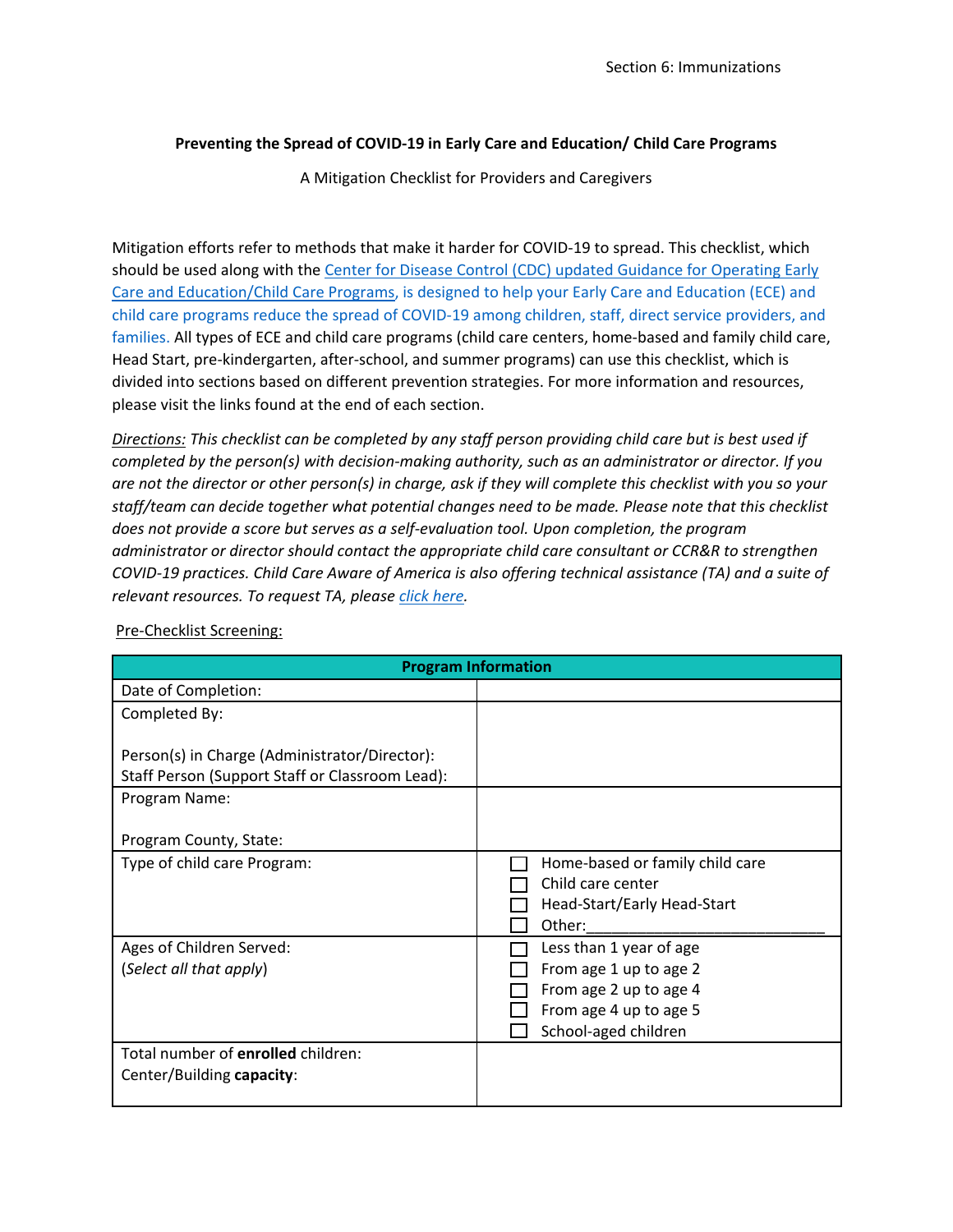| Average number of attending children:                                                 |                                 |  |  |  |
|---------------------------------------------------------------------------------------|---------------------------------|--|--|--|
| (Calculate average over a 4-week period)                                              |                                 |  |  |  |
| Total number of available classrooms/child-                                           |                                 |  |  |  |
| occupied spaces:                                                                      |                                 |  |  |  |
|                                                                                       |                                 |  |  |  |
| Total number of in-use classrooms/child-                                              |                                 |  |  |  |
| occupied spaces:                                                                      |                                 |  |  |  |
|                                                                                       |                                 |  |  |  |
| Service capacity of your child care facility:                                         |                                 |  |  |  |
| (Capacity facility is licensed for)                                                   |                                 |  |  |  |
| <b>Staff Information</b>                                                              |                                 |  |  |  |
| <b>Total Number of:</b>                                                               |                                 |  |  |  |
| <b>Full-Time Staff:</b>                                                               |                                 |  |  |  |
| Part-Time Staff:                                                                      |                                 |  |  |  |
| Administrative/Office Staff:                                                          | $A/O: \underline{\hspace{2cm}}$ |  |  |  |
| <b>Other/Support Staff:</b>                                                           | Other:                          |  |  |  |
| Do staff travel between programs/sister-                                              |                                 |  |  |  |
| programs or buildings?                                                                |                                 |  |  |  |
| (If Yes, please describe how often)                                                   |                                 |  |  |  |
| <b>Program Points of Contact (POC)</b>                                                |                                 |  |  |  |
| For child care homes and similar smaller ECE spaces, please list as most appropriate. |                                 |  |  |  |
| COVID-19 Coordinator                                                                  | Name:                           |  |  |  |
|                                                                                       | Email:                          |  |  |  |
|                                                                                       | Phone Number:                   |  |  |  |
| <b>Facility Maintenance</b>                                                           | Name:                           |  |  |  |
|                                                                                       | Email:                          |  |  |  |
|                                                                                       | Phone Number:                   |  |  |  |
| Local Public Health Agency OR child care                                              | Name:                           |  |  |  |
| Consultant                                                                            | Email:                          |  |  |  |
|                                                                                       | Phone Number:                   |  |  |  |
|                                                                                       |                                 |  |  |  |
| State Public Health Agency (Regional Specialist)                                      | Name:                           |  |  |  |
|                                                                                       | Email:                          |  |  |  |
|                                                                                       | Phone Number:                   |  |  |  |
|                                                                                       | <b>Community Information</b>    |  |  |  |
| Are you familiar with using local/state COVID-19                                      | Yes                             |  |  |  |
| websites to find regularly updated information?                                       | No                              |  |  |  |
| Does your ECE program direct families and staff                                       |                                 |  |  |  |
| to a COVID-19 testing facility?                                                       |                                 |  |  |  |
| (If yes, please provide facility information)                                         |                                 |  |  |  |
| <b>Additional Information:</b>                                                        |                                 |  |  |  |
|                                                                                       |                                 |  |  |  |
|                                                                                       |                                 |  |  |  |
|                                                                                       |                                 |  |  |  |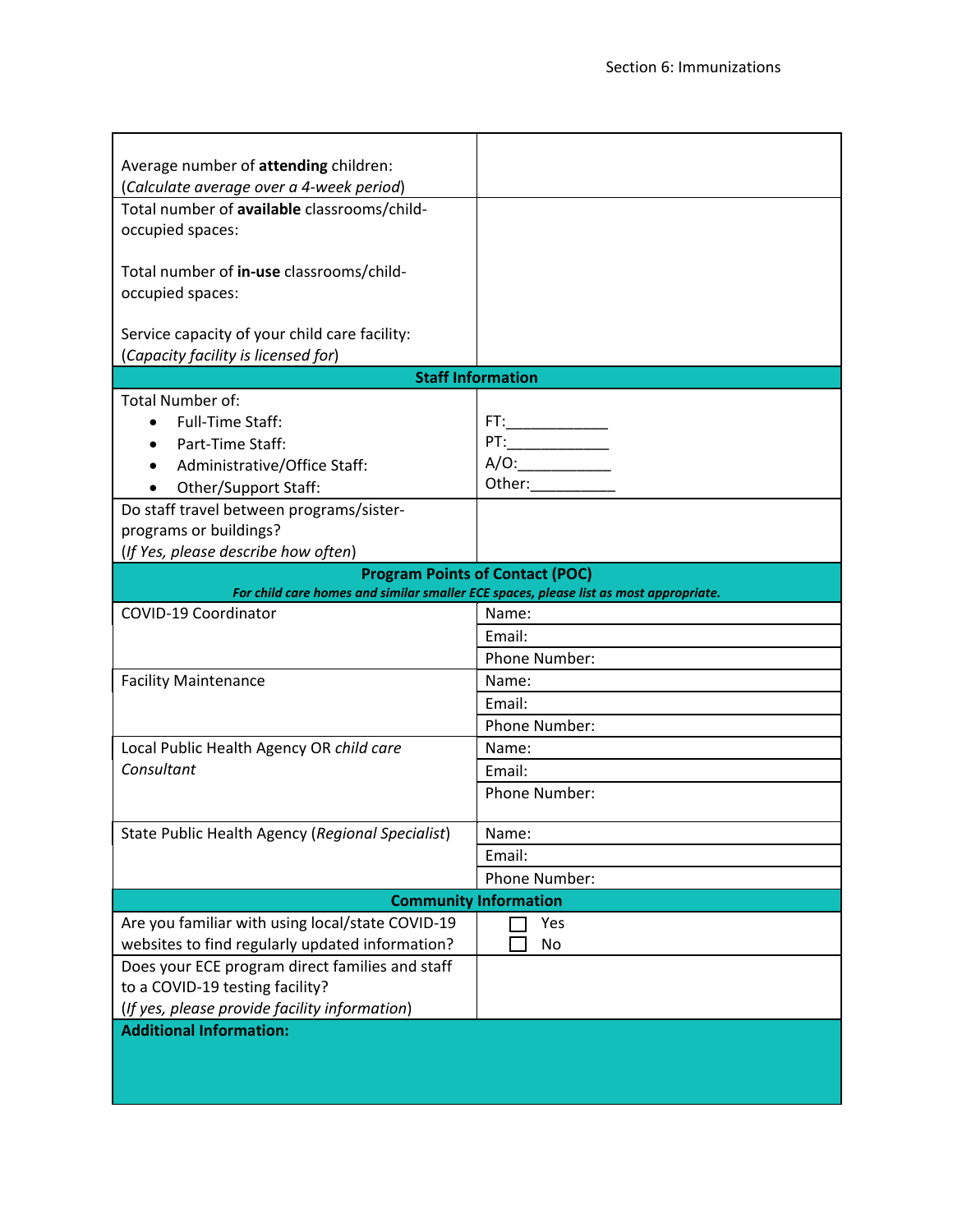## **Section 6: Immunizations**

a. Are staff and children (who meet current vaccine age requirements) required to provide proof of COVID-19 vaccination?



b. Has administration and/or other person(s) in charge determined and outlined COVID-19 vaccination requirements for staff?



c. Are staff encouraged to get vaccinated (including available boosters) against COVID-19 through visible posters, announcements, or other communication methods and accessible in the languages spoken by staff's families?



d. Will there be an outreach and education plan ready for families regarding the COVID-19 vaccine once it is available to young children?



e. Is there a plan to partner with local health departments or community health centers to provide COVID-19 vaccinations to children, staff, and families once available to young children?

| $\bigcirc$ Yes | $\bigcirc$ No | $\bigcirc$ Unsure |
|----------------|---------------|-------------------|
|                |               |                   |

Resources and Guidance:

- 1. Understanding what it means to be [fully vaccinated](https://www.cdc.gov/coronavirus/2019-ncov/vaccines/fully-vaccinated.html) against COVID-19.
- 2. Additional information regarding the [Pfizer vaccine,](https://www.cdc.gov/coronavirus/2019-ncov/vaccines/different-vaccines/Pfizer-BioNTech.html) [Moderna vaccine,](https://www.cdc.gov/coronavirus/2019-ncov/vaccines/different-vaccines/Moderna.html) and [Johnson & Johnson](https://www.cdc.gov/coronavirus/2019-ncov/vaccines/different-vaccines/janssen.html) [vaccine](https://www.cdc.gov/coronavirus/2019-ncov/vaccines/different-vaccines/janssen.html) are available here.
- 3. [CDC's vaccine toolkit](https://www.cdc.gov/coronavirus/2019-ncov/vaccines/toolkits/schools-childcare.html) for child care programs includes materials to communicate with staff and ways to promote vaccination.
- 4. [Learn how COVID-19 vaccines can impact the ECE field](https://info.childcareaware.org/covid-19-vaccine-webinar) through a webinar from Child Care Aware of America.
- 5. [COVID-19 vaccine overview factsheet](https://www.childcareaware.org/wp-content/uploads/2021/03/vaccine-fact-sheet-final-31021.pdf) an[d vaccine FAQs](https://www.childcareaware.org/wp-content/uploads/2021/05/VaccineFAQ-Health-05132021.pdf) from Child Care Aware of America.